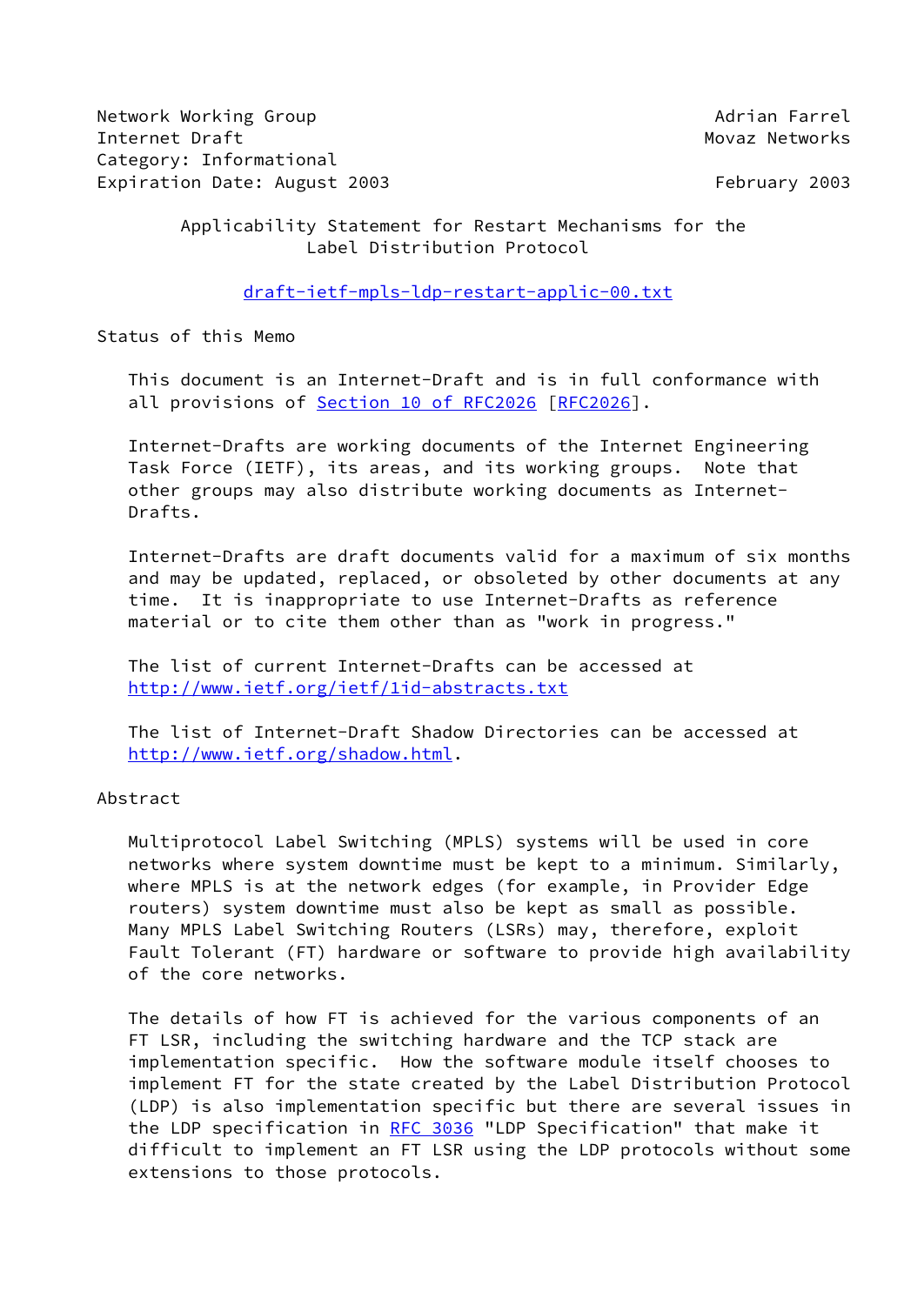Proposals have been made in "Fault Tolerance for the Label Distribution Protocol (LDP)" [\[LDP-FT](#page-6-0)] and "Graceful Restart Mechanism for LDP" [\[LDP-RESTART](#page-6-1)] to address these issues.

 This document gives guidance on when it is advisable to implement some form of LDP restart mechanism and which approach might be more suitable. The issues and extensions described here are equally applicable to [RFC 3212](https://datatracker.ietf.org/doc/pdf/rfc3212), "Constraint-Based LSP Setup Using LDP" (CR-LDP).

Farrel [Page 1]

#### [draft-ietf-mpls-ldp-restart-applic-00.txt](https://datatracker.ietf.org/doc/pdf/draft-ietf-mpls-ldp-restart-applic-00.txt) February 2003

<span id="page-1-0"></span>[1](#page-1-0). Requirements of an LDP FT System

 MPLS is a technology that will be used in core networks where system downtime must be kept to an absolute minimum. Similarly, where MPLS is at the network edges (for example, in PE routers in [RFC2547](https://datatracker.ietf.org/doc/pdf/rfc2547)) system downtime must also be kept as small as possible.

 Many MPLS LSRs may, therefore, exploit FT hardware or software to provide high availability (HA) of core networks.

 In order to provide HA, an MPLS system needs to be able to survive a variety of faults with minimal disruption to the Data Plane, including the following fault types:

- failure/hot-swap of the switching fabric in an LSR
- failure/hot-swap of a physical connection between LSRs
- failure of the TCP or LDP stack in an LSR
- software upgrade to the TCP or LDP stacks in an LSR.

 The first two examples of faults listed above may be confined to the Data Plane in which case such faults can be handled by providing redundancy in the Data Plane which is transparent to LDP operating in the Control Plane. However, the failure of the switching fabric or a physical link may have repercussions in the Control Plane since signaling may be disrupted.

 The third example may be caused by a variety of events including processor or other hardware failure, and software failure.

 Any of the last three examples may impact the Control Plane and will require action in the Control Plane to recover. Such action should be designed to avoid disrupting traffic in the Data Plane. This is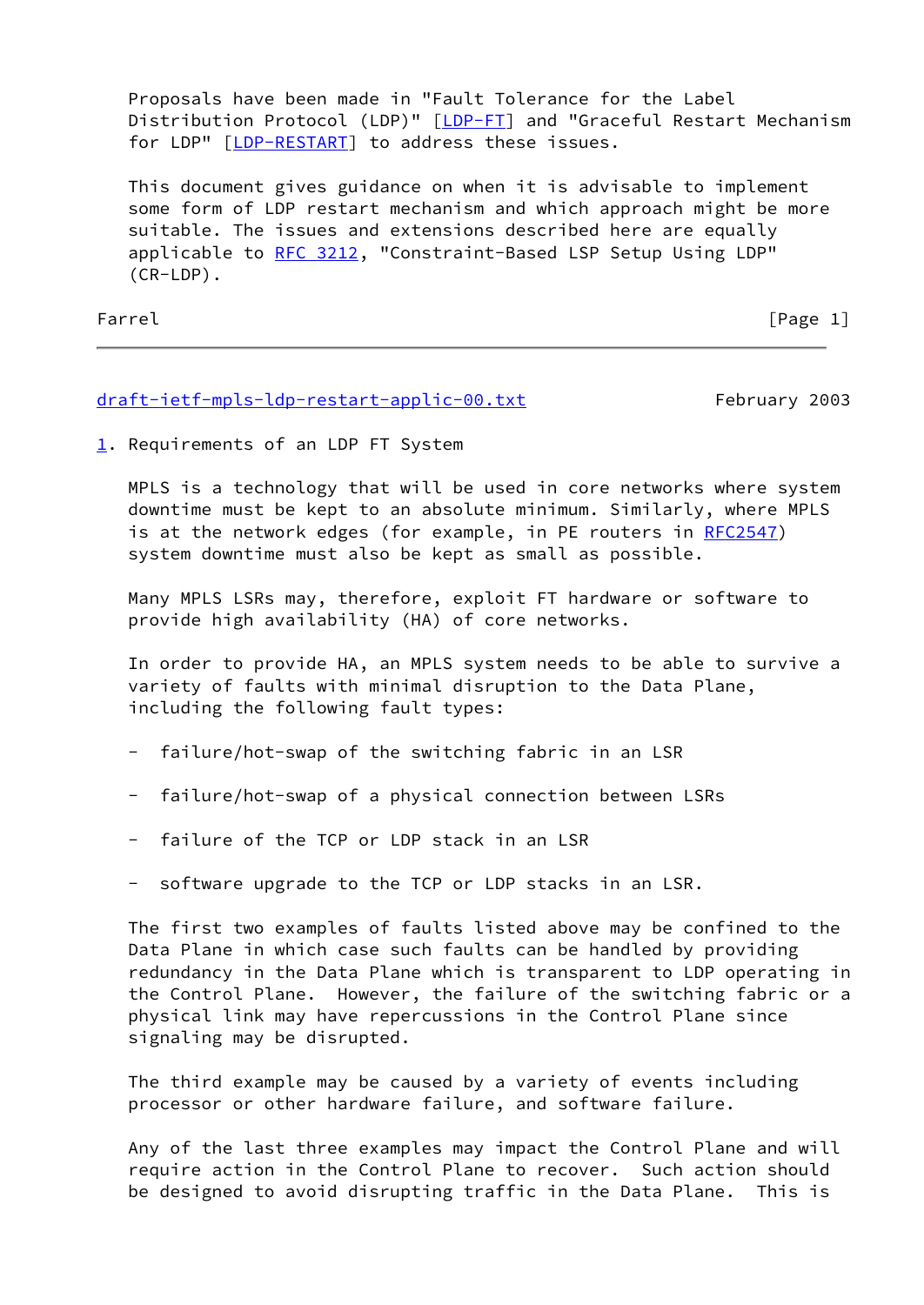possible because many recent router architectures separate the Control and Data Planes such that forwarding can continue unaffected by recovery action in the Control Plane.

 In other scenarios, the Data and Control Planes may be impacted by a fault but the needs of HA require the coordinated recovery of the Data and Control Planes to state that existed before the fault.

 The provision of protection paths for MPLS LSP and the protection of links, IP routes or tunnels through the use of protection LSPs is outside the scope of this document. See [\[MPLS-RECOV\]](#page-16-0) for further information on this subject.

### <span id="page-2-0"></span>[2](#page-2-0). General Considerations

 In order that the Data and Control Plane states may be successfully recovered after a fault, procedures are required to ensure that the state held on a pair of LDP peers (at least one of which was affected directly by the fault) are synchronized. Such procedures must be implemented in the Control Plane software modules on the peers using Control Plane protocols.

Farrel [Page 2]

### [draft-ietf-mpls-ldp-restart-applic-00.txt](https://datatracker.ietf.org/doc/pdf/draft-ietf-mpls-ldp-restart-applic-00.txt) February 2003

 The required actions may be operate fully after the failure (reactive recovery) or may contain elements that operate before the fault in order to minimize the actions taken after the fault (proactive recovery). It is rarely feasible to implement actions that operate solely in advance of the failure and do not require any further processing after the failure (preventive recovery) - this is because of the dynamic nature of signaling protocols and the unpredictability of fault timing.

 Reactive recovery actions may include full re-signaling of state, re-synchronization of state between peers and synchronization based on checkpointing.

 Proactive recovery actions may include hand-shaking state transitions and checkpointing.

### <span id="page-2-1"></span>[3](#page-2-1). Specific Issues with the LDP Protocol

 LDP uses TCP to provide reliable connections between LSRs over which to exchange protocol messages to distribute labels and to set up LSPs. A pair of LSRs that have such a connection are referred to as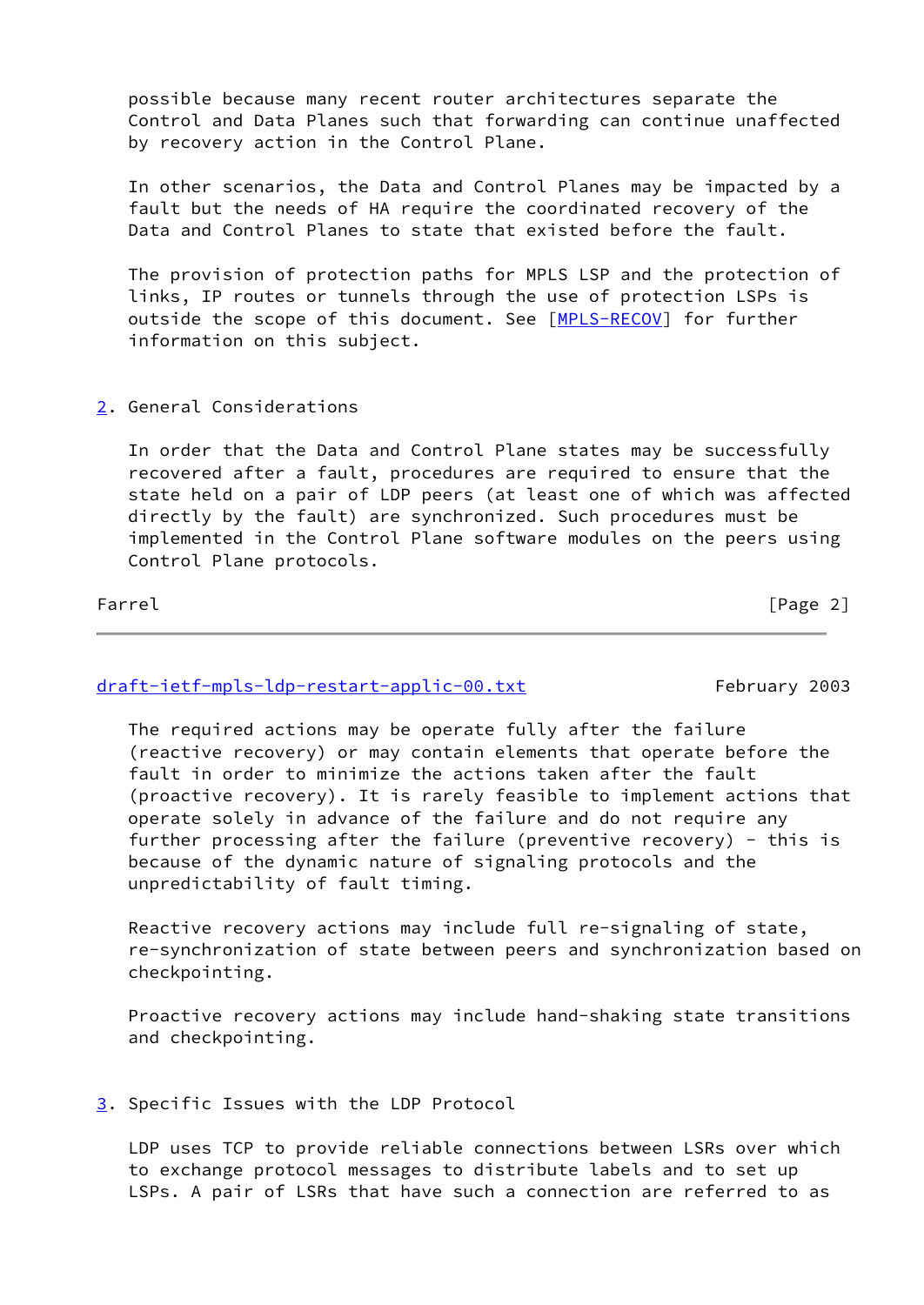LDP peers.

 TCP enables LDP to assume reliable transfer of protocol messages. This means that some of the messages do not need to be acknowledged (for example, Label Release).

 LDP is defined such that if the TCP connection fails, the LSR should immediately tear down the LSPs associated with the session between the LDP peers, and release any labels and resources assigned to those LSPs.

 It is notoriously hard to provide a Fault Tolerant implementation of TCP. To do so might involve making copies of all data sent and received. This is an issue familiar to implementers of other TCP applications such as BGP.

 During failover affecting the TCP or LDP stacks, therefore, the TCP connection may be lost. Recovery from this position is made worse by the fact that LDP control messages may have been lost during the connection failure. Since these messages are unconfirmed, it is possible that LSP or label state information will be lost.

 The solution to this problem must at the very least include a change to the basic requirements of LDP so that the failure of an LDP session does not require that associated LDP or forwarding state be torn down.

Farrel [Page 3]

### [draft-ietf-mpls-ldp-restart-applic-00.txt](https://datatracker.ietf.org/doc/pdf/draft-ietf-mpls-ldp-restart-applic-00.txt) February 2003

 Any changes made to LDP in support of recovery processing must meet the following requirements:

- offer backward-compatibility with LSRs that do not implement the extensions to LDP
- preserve existing protocol rules described in [\[RFC3036](https://datatracker.ietf.org/doc/pdf/rfc3036)] for handling unexpected duplicate messages and for processing unexpected messages referring to unknown LSPs/labels.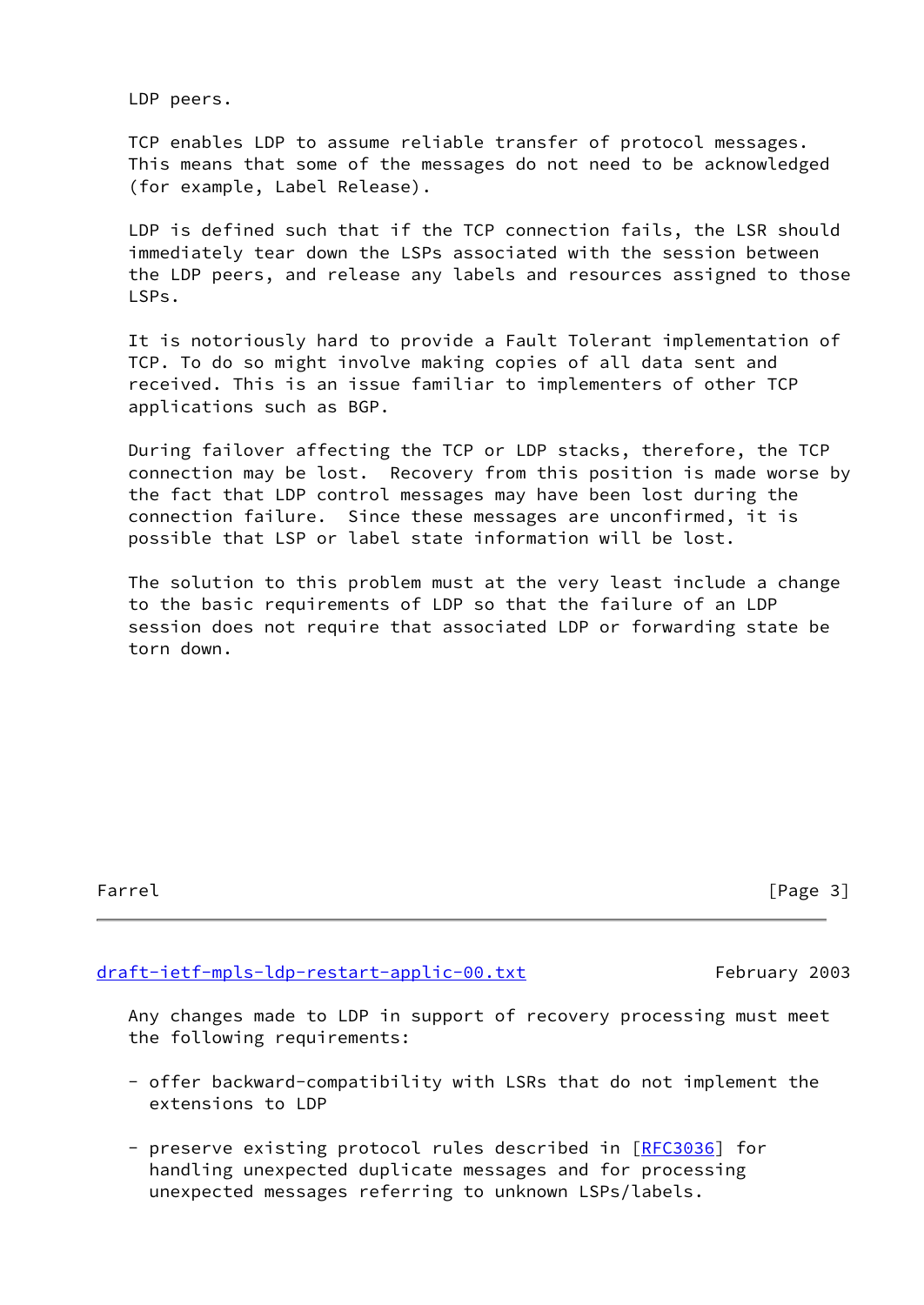Ideally, any solution applicable to LDP should be equally applicable to CR-LDP.

<span id="page-4-0"></span>[4](#page-4-0). Summary of the Features of LDP FT

 LDP Fault Tolerance extensions are described in [\[LDP-FT](#page-6-0)]. This approach involves:

- negotiation between LDP peers of the intent to support extensions to LDP that facilitate recovery from failover without loss of LSPs
- selection of FT survival on a per LSP/label basis or for all labels on a session
- sequence numbering of LDP messages to facilitate acknowledgement and checkpointing
- acknowledgement of LDP messages to ensure that a full handshake is performed on those messages either frequently (such as per message) or less frequently as in checkpointing
- solicitation of up-to-date acknowledgement (checkpointing) of previous LDP messages to ensure the current state is secured, with an additional option that allows an LDP partner to request that state is flushed in both directions if graceful shutdown is required
- a timer to control for how long LDP and forwarding state should be retained after LDP session failure before being discarded if LDP communications are not re-established
- exchange of checkpointing information on LDP session recovery to establish what state has been retained by recovering LDP peers
- re-issuing lost messages after failover to ensure that LSP/label state is correctly recovered after reconnection of the LDP session.

The FT procedures in [\[LDP-FT](#page-6-0)] concentrate on the preservation of label state for labels exchanged between a pair of adjacent LSRs when the TCP connection between those LSRs is lost. There is no intention within these procedures to support end-to-end protection for LSPs.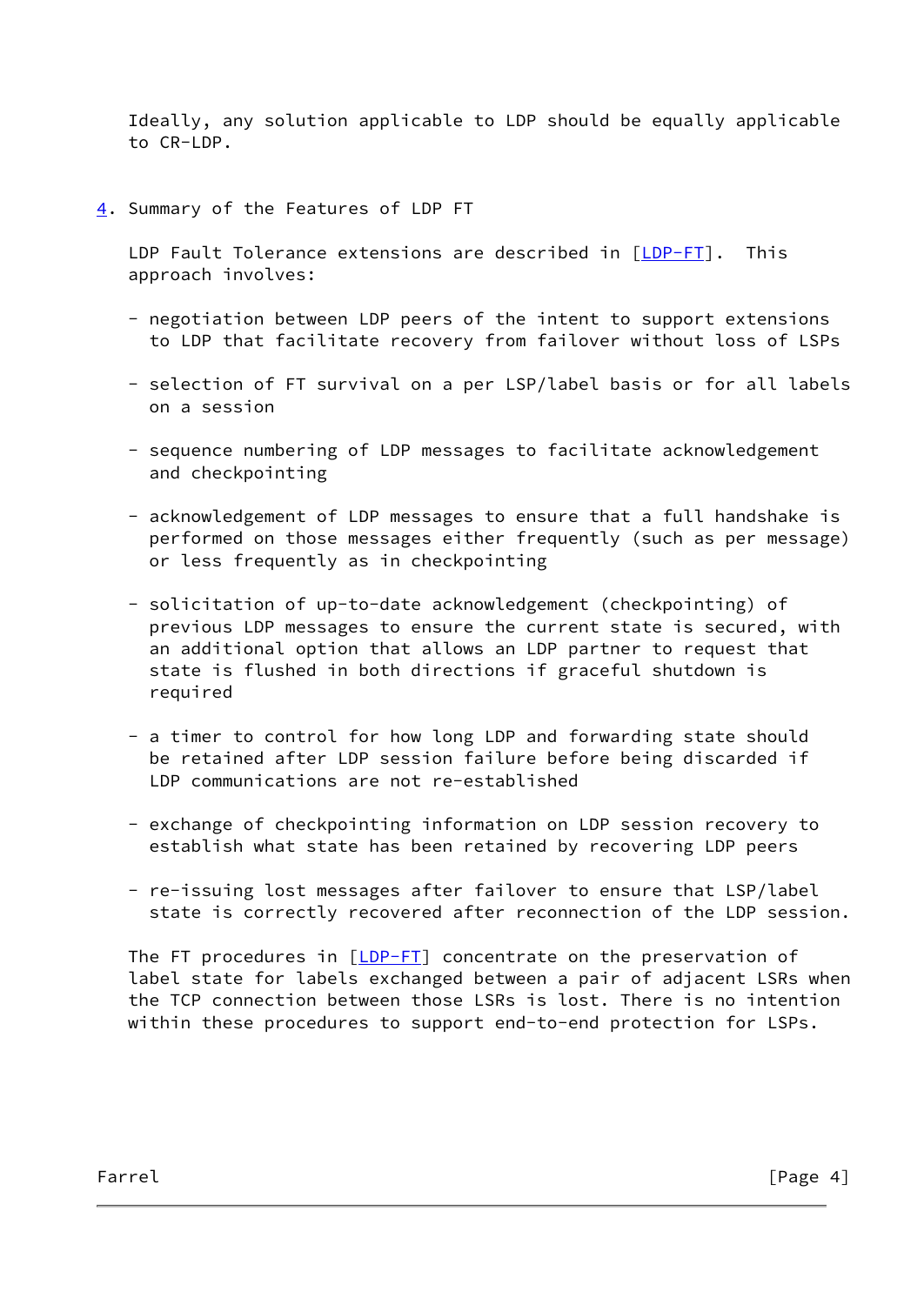#### [draft-ietf-mpls-ldp-restart-applic-00.txt](https://datatracker.ietf.org/doc/pdf/draft-ietf-mpls-ldp-restart-applic-00.txt) February 2003

<span id="page-5-0"></span>[5](#page-5-0). Summary of the Features of LDP Graceful Restart

LDP graceful restart extensions are defined in [\[LDP-RESTART](#page-6-1)]. This approach involves:

- negotiation between LDP peers of the intent to support extensions to LDP that facilitate recovery from failover without loss of LSPs
- a mechanism whereby an LSR that restarts can relearn LDP state by resynchronization with its peers
- use of the same mechanism to allow LSRs recovering from an LDP session failure to resynchronize LDP state with their peers provided that at least one of the LSRs has retained state across the failure or has itself resynchronized state with its peers
- a timer to control for how long LDP and forwarding state should be retained after LDP session failure before being discarded if LDP communications are not re-established
- a timer to control the length of the period during which resynchronization of state between adjacent peers should be completed

The procedures in [[LDP-RESTART](#page-6-1)] are applicable to all LSRs, both those with the ability to preserve forwarding state during LDP restart and those without. An LSRs that can not preserve its MPLS forwarding state across the LDP restart would impact MPLS traffic during restart, but by implementing a subset of the mechanisms in [\[LDP-RESTART](#page-6-1)] it can minimize the impact if their neighbor(s) are capable of preserving their forwarding state across the restart of their LDP sessions or control planes by implementing the mechanism in [[LDP-RESTART\]](#page-6-1).

<span id="page-5-1"></span>[6](#page-5-1). Applicability Considerations

 This section considers the applicability of fault tolerance schemes within LDP networks and considers issues that might lead to the choice of one method or another. Many of the points raised below should be viewed as implementation issues rather than specific drawbacks of either solution.

## <span id="page-5-2"></span>[6.1](#page-5-2) General Applicability

The procedures described in [\[LDP-FT](#page-6-0)] and [\[LDP-RESTART](#page-6-1)] are intended to cover two distinct scenarios. In Session Failure the LDP peers at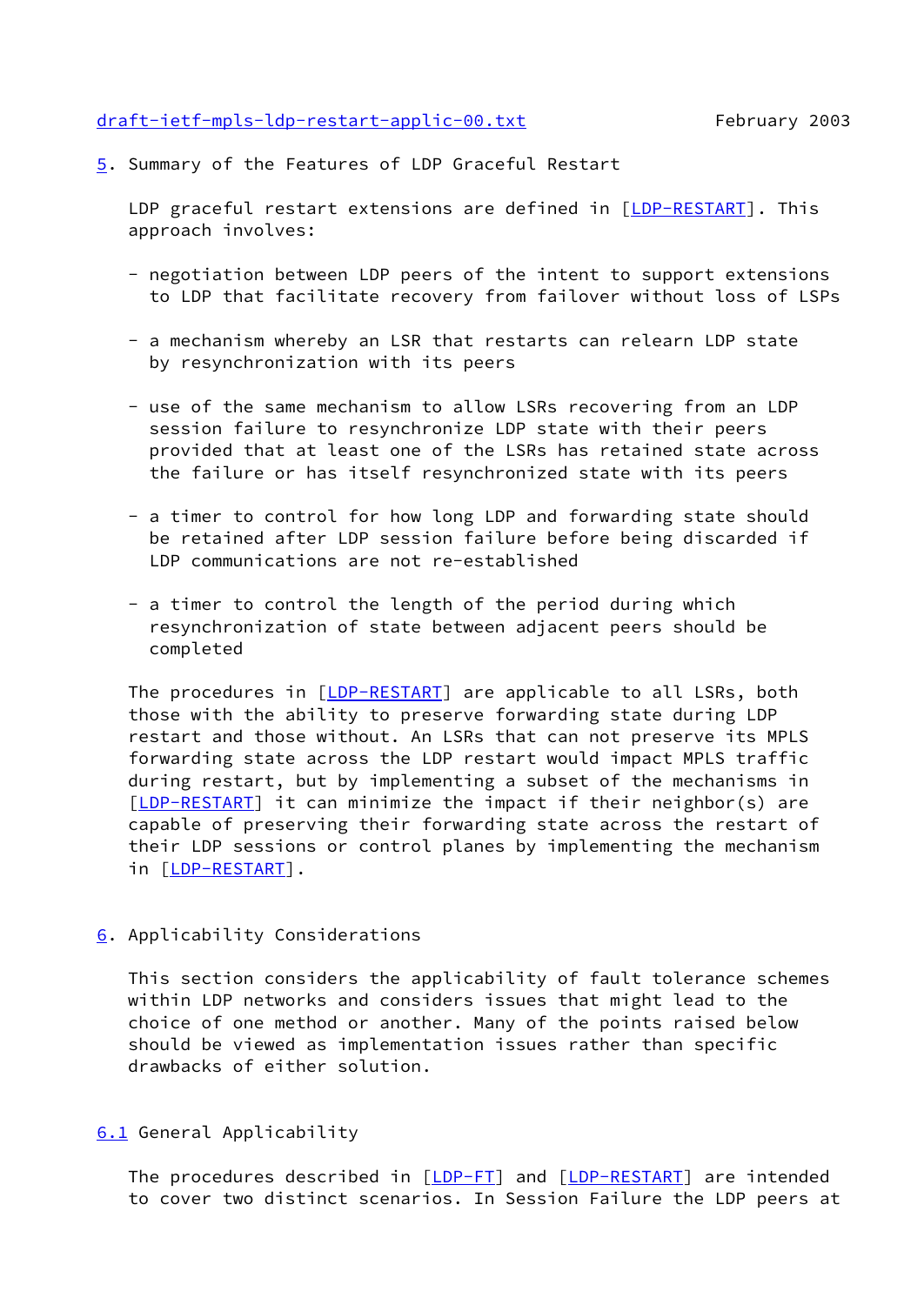the ends of a session remain active, but the session fails and is restarted. Note that session failure does not imply failure of the data channel even when using an in-band control channel. In Node Failure the session fails because one of the peers has been restarted (or at least, the LDP component of the node has been restarted). These two scenarios have different implications for the ease of retention of LDP state within an individual LSR, and are described in sections below.

Farrel [Page 5]

## [draft-ietf-mpls-ldp-restart-applic-00.txt](https://datatracker.ietf.org/doc/pdf/draft-ietf-mpls-ldp-restart-applic-00.txt) February 2003

 These techniques are only applicable in LDP networks where at least one LSR has the capability to retain LDP signaling state and the associated forwarding state across LDP session failure and recovery. In [[LDP-RESTART\]](#page-6-1) the LSRs retaining state do not need to be adjacent to the failed LSR or session.

 If traffic is not to be impacted, both LSRs at the ends of an LDP session must at least preserve forwarding state. Preserving LDP state is not a requirement to preserve traffic.

<span id="page-6-0"></span> [LDP-FT] requires that the LSRs at both ends of the session implement the procedures that is describes. Thus, either traffic is preserved and recovery resynchronizes state, or no traffic is preserved and the LSP fails.

Further, to use the procedures of  $[\underline{LDP-FI}]$  to recover state on a session both LSRs must have a mechanism for maintaining some session state and a way of auditing the forwarding state and the resynhcronized control state.

<span id="page-6-1"></span> [LDP-RESTART] is scoped to support preservation of traffic if both LSRs implement the procedures that it describes. Additionally, it functions if only one LSR on the failed session supports retention of forwarding state, and implements the mechanisms in the document - in this case traffic will be impacted by the session failure, but the forwarding state will be recovered on session recovery. Further, in the event of simultaneous failures, [\[LDP-RESTART](#page-6-1)] is capable of relearning and redistributing state across multiple LSRs by combining its mechanisms with the usual LDP message exchanges of [\[RFC 3036](https://datatracker.ietf.org/doc/pdf/rfc3036)].

<span id="page-6-2"></span>[6.2](#page-6-2) Session Failure

 In Session Failure an LDP session between two peers fails and is restarted. There is no restart of the LSRs at either end of the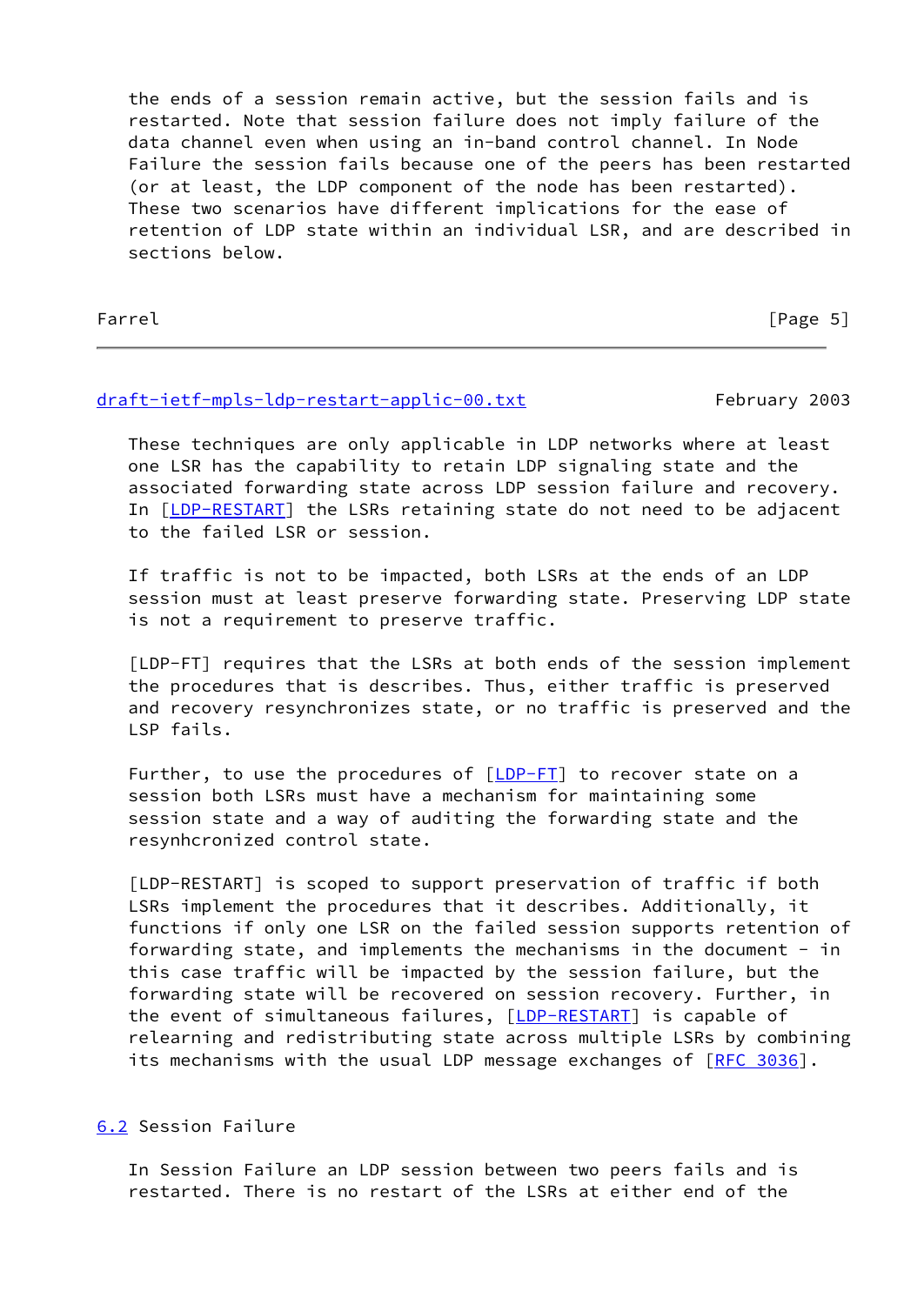session and LDP continues to function on those nodes.

 In these cases, it is simple for LDP implementations to retain LDP state associated with the failed session and to associate the state with the new session when it is established. Housekeeping may be applied to determine that the failed session is not returning and to release the old LDP state. Both [\[LDP-FT](#page-6-0)] and [\[LDP-RESTART](#page-6-1)] handle this case.

Applicability of [[LDP-FT](#page-6-0)] and [\[LDP-RESTART](#page-6-1)] to the Session Failure scenario should be considered with respect to the availability of the data plane.

 In some cases the failure of the LDP session may be independent of any failure of the physical (or virtual) link(s) between adjacent peers; for example, it might represent a failure of the TCP/IP stack. In these cases the data plane is not impacted and both [\[LDP-FT](#page-6-0)] and [\[LDP-RESTART](#page-6-1)] are applicable to preserve or restore LDP state.

Farrel [Page 6]

[draft-ietf-mpls-ldp-restart-applic-00.txt](https://datatracker.ietf.org/doc/pdf/draft-ietf-mpls-ldp-restart-applic-00.txt) February 2003

 LDP signaling may also operate out of band; that is, it may use different links from the data plane. In this case, a failure of the LDP session may be a result of a failure of the control channel, but there is no implied failure of the data plane. For this scenario [\[LDP-FT](#page-6-0)] and [\[LDP-RESTART](#page-6-1)] are both applicable to preserve or restore LDP state.

 In the case where the failure of the LDP session also implies the failure of the data plane it may be an implementation decision whether LDP peers retain forwarding state, and for how long. In such situations, if forwarding state is retained, and if the LDP session is re-established, both [\[LDP-FT](#page-6-0)] and [\[LDP-RESTART](#page-6-1)] are applicable to preserve or restore LDP state.

 When the data plane has been disrupted an objective of a recovery implementation might be to restore data traffic as quickly as possible.

<span id="page-7-0"></span>[6.3](#page-7-0) Controlled Session Failure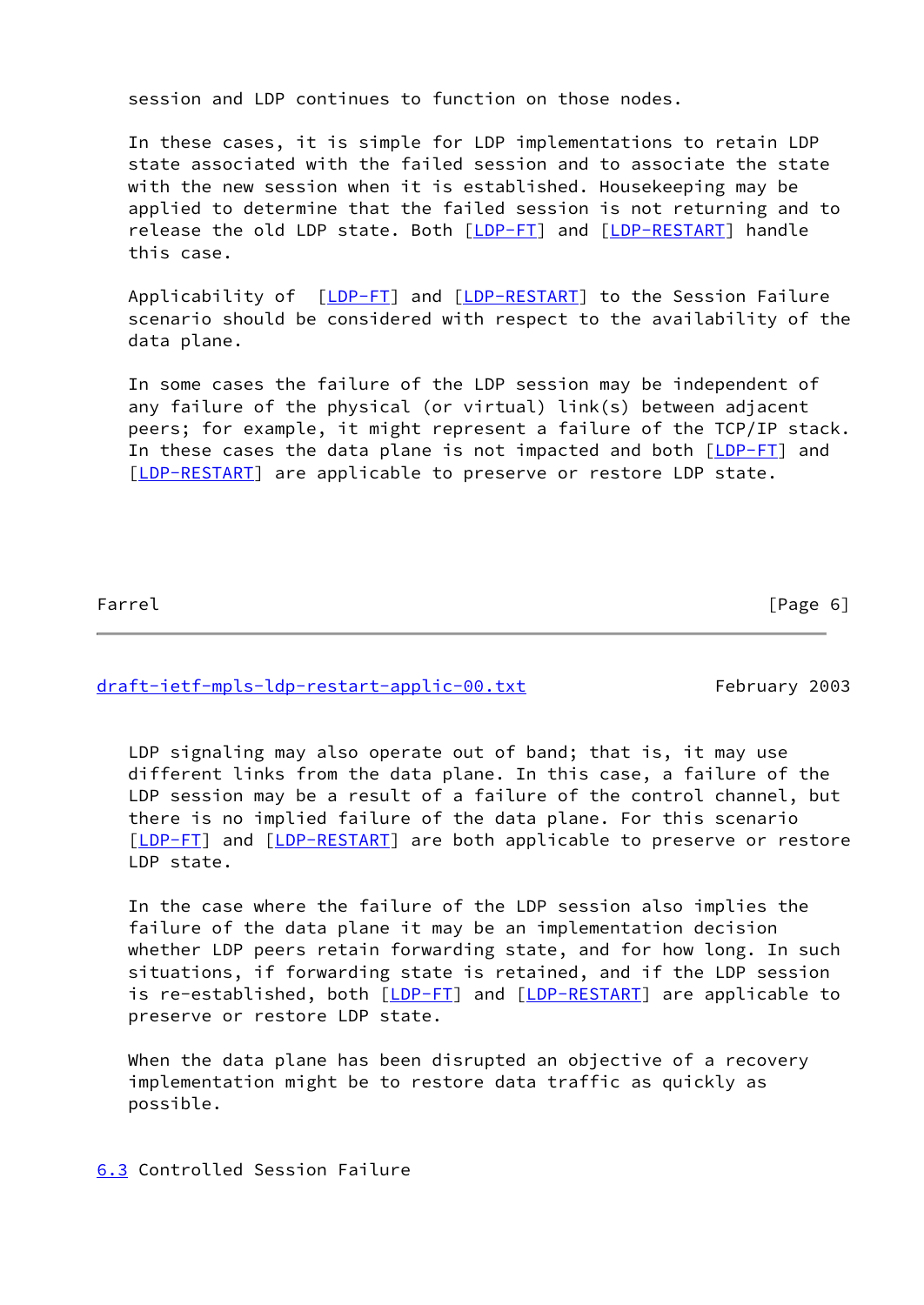In some circumstances the LSRs may know in advance that an LDP session is going fail - perhaps a link is going to be taken out of service.

 [RFC 3036] includes provision for controlled shutdown of a session. [\[LDP-FT](#page-6-0)] and [\[LDP-RESTART](#page-6-1)] allow resynchronization of LDP state upon re-establishment of the session.

 [LDP-FT] offers the facility to both checkpoint all state before the shut-down, and to quiesce the session so that no new state changes are attempted between the checkpoint and the shut-down. This means that on recovery, resynchronization is simple and fast.

 [LDP-RESTART] resynchronizes all state on recovery regardless of the nature of the shut-down.

<span id="page-8-0"></span>[6.4](#page-8-0) Node Failure

 Node Failure describes events where a whole node is restarted or where the component responsible for LDP signaling is restarted. Such an event will be perceived by the LSR's peers as session failure, but the restarting node sees the restart as full re-initialization.

 The basic requirement is that forwarding state is retained otherwise the data plane will necessarily be interrupted. If forwarding state is not retained, it may be relearned from saved control state in [\[LDP-FT](#page-6-0)]. [[LDP-RESTART](#page-6-1)] does not utilize or expect saved control state, and if a node restarts without preserved forwarding state it informs its neighbors which immediately delete all label-FEC bindings previously received from the restarted node.

Farrel [Page 7]

#### [draft-ietf-mpls-ldp-restart-applic-00.txt](https://datatracker.ietf.org/doc/pdf/draft-ietf-mpls-ldp-restart-applic-00.txt) February 2003

 The ways to retain forwarding and control state are numerous and implementation specific, and it is not the purpose of this document to espouse one mechanism or another nor even to suggest how this might be done. If state has been preserved across the restart, synchronization with peers can be carried out as though recovering from Session Failure as in the previous section. Both  $[LDP-FI]$  and [\[LDP-RESTART](#page-6-1)] support this case.

How much control state is retained is largely an implementation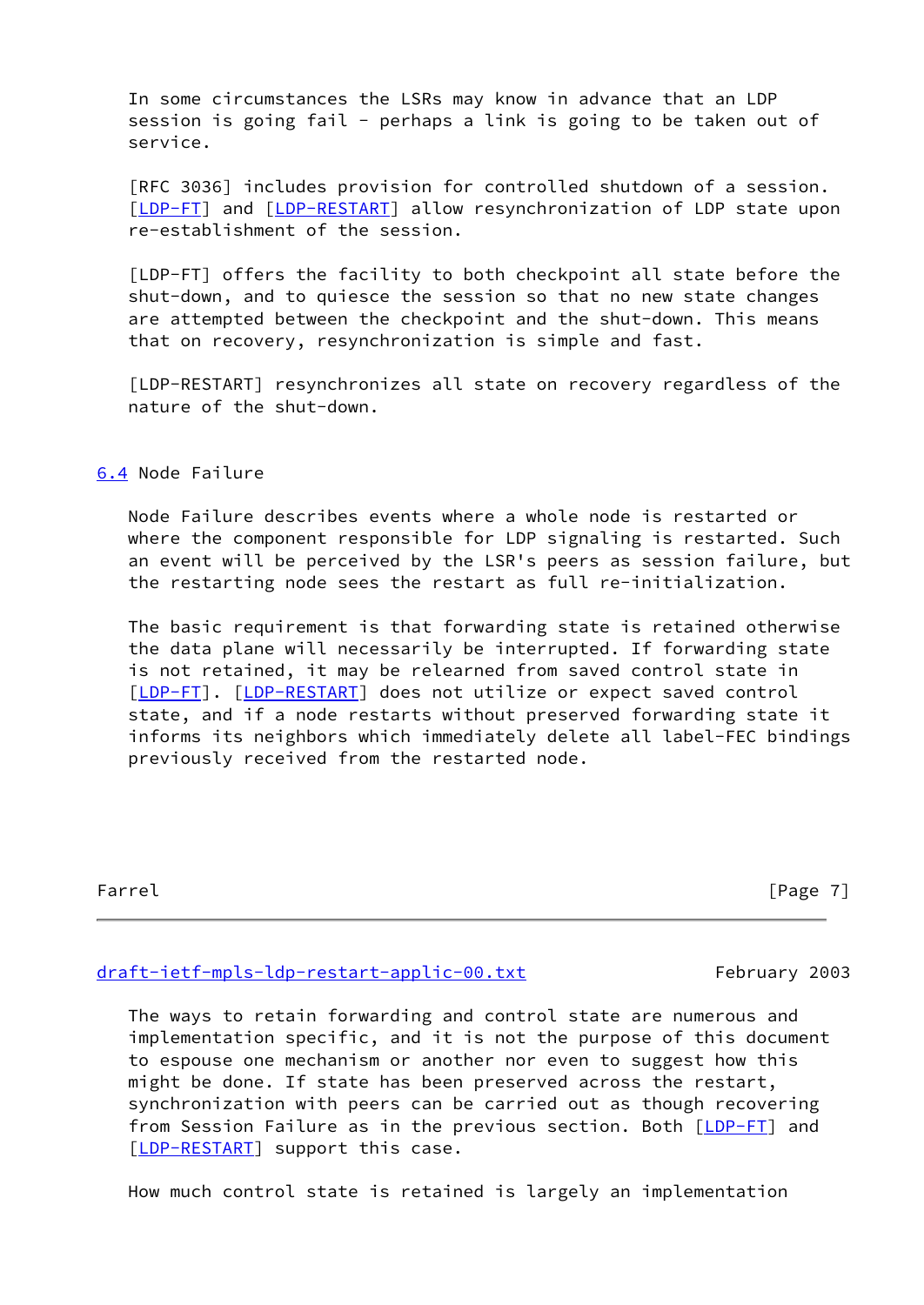choice, but [\[LDP-FT](#page-6-0)] requires that at least small amount of per- session control state be retained. [[LDP-RESTART\]](#page-6-1) does not require or expect control state to be retained.

 It is also possible that the restarting LSR has not preserved any state. In this case [\[LDP-FT](#page-6-0)] is of no help. [\[LDP-RESTART](#page-6-1)] however allows the restarting LSR to relearn state from each adjacent peer through the processes for resynchronizing after Session Failure. Further, in the event of simultaneous failure of multiple adjacent nodes, the nodes at the edge of the failure zone can recover state from their active neighbors and distribute it to the other recovering LSRs without any failed LSR having to have saved state.

## <span id="page-9-0"></span>[6.5](#page-9-0) Controlled Node Failure

 In some cases (hardware repair, software upgrade, etc.) node failure may be predictable. In these cases all sessions with peers may be shutdown and existing state retention may be enhanced by special actions.

 [LDP-FT] checkpointing and quiesce may be applied to all sessions so that state is up-to-date.

As above, [[LDP-RESTART](#page-6-1)] does not require that state is retained by the restarting node, but can utilize it if it is.

<span id="page-9-1"></span>[6.6](#page-9-1) Speed of Recovery

Speed of recovery is impacted by the amount of signaling required.

 If forwarding state is preserved on both LSRs on the failed session then the recovery time is constrained by the time to resynchronize the state between the two LSRs.

 [LDP-FT] may resynchronize very quickly. In a stable network this resolves to a handshake of a checkpoint. At the most, resynchronization involves this handshake plus an exchange of messages to handle state changes since the checkpoint was taken. Implementations that support only the periodic checkpointing subset of [[LDP-FT](#page-6-0)] are more likely to have additional state to resynchronize.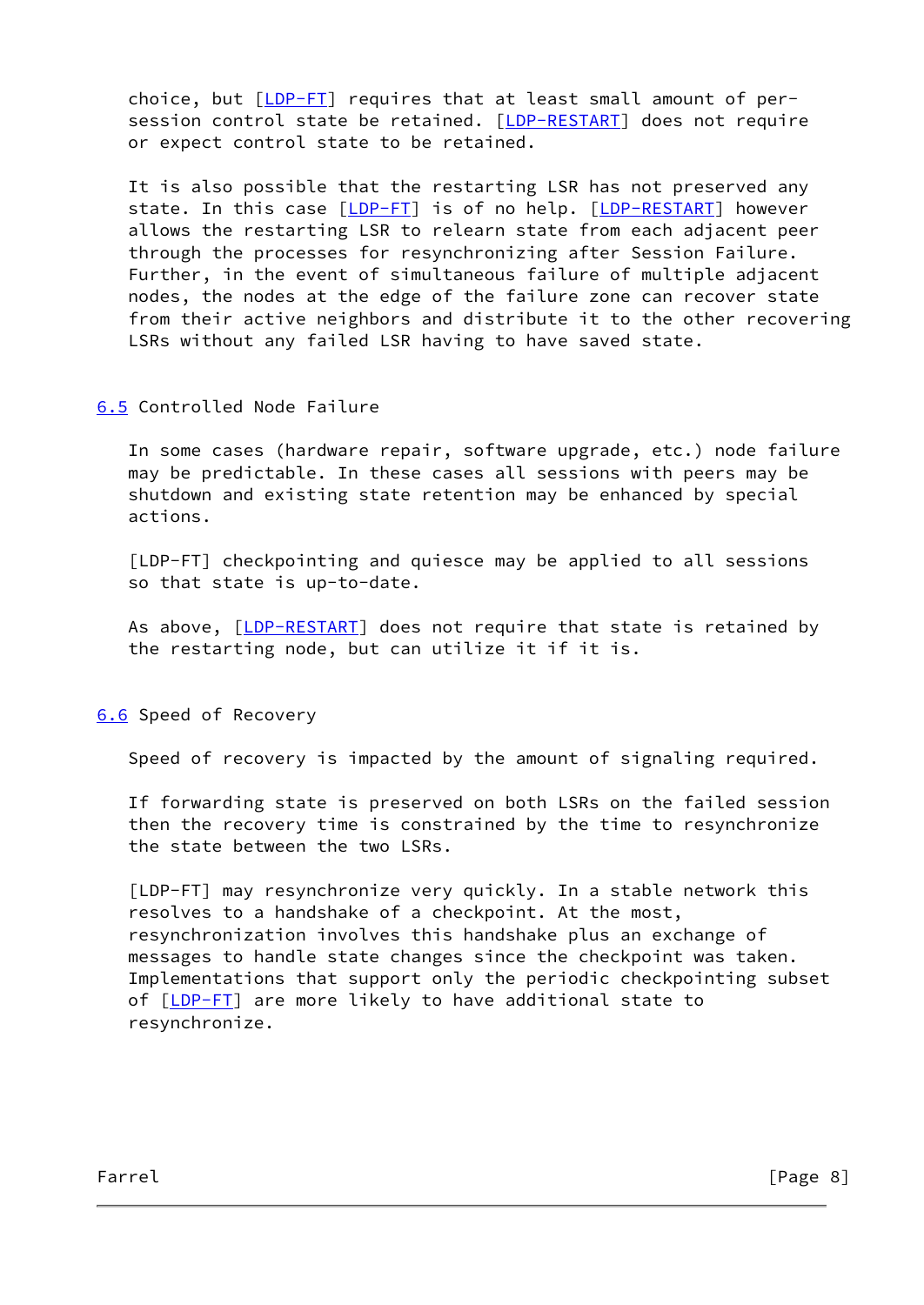#### [draft-ietf-mpls-ldp-restart-applic-00.txt](https://datatracker.ietf.org/doc/pdf/draft-ietf-mpls-ldp-restart-applic-00.txt) February 2003

 [LDP-RESTART] must resynchronize state for all label mappings that have been retained. At the same time, resources that have be retained by a restarting upstream LSR but are not actually required because they have been released by the downstream LSR (perhaps because it was in the process of releasing the state) must be held for the full resynchronization time to ensure that they are not needed.

 The impact of recovery time will vary according to the use of the network. Both [[LDP-FT](#page-6-0)] and [[LDP-RESTART\]](#page-6-1) allow advertisement of new labels while resynchronization is in progress. Issues to consider are re-availability of falsely retained resources and conflict between retained label mappings and newly advertised ones since this may cause incorrect forwarding of data - since labels are advertised from downstream, an LSR upstream of a failure may continue to forward data for one FEC on an old label while the recovering downstream LSR might re-assign that label to another FEC and advertise it. For this reason, restarting LSRs may choose to not advertise new labels until resynchronization with their peers has completed, or may decide to use special techniques to cover the short period of overlap between resynchronization and new LSP setup.

#### <span id="page-10-0"></span>[6.7](#page-10-0) Scalability

 Scalability is largely the same issue as speed of recovery and is governed by the number of LSPs managed through the failed session(s).

 Note that there are limits to how small the resynchronization time in [\[LDP-RESTART](#page-6-1)] may be made given the capabilities of the LSRs, the throughput on the link between them, and the number of labels that must be resynchronized.

Impact on normal operation should also be considered.

 [LDP-FT] requires acknowledgement of all messages. These acknowledgements may be deferred as for checkpointing described in [section 6.4](#page-8-0), or may be frequent. Although acknowledgements can be piggy-backed on other state messages, an option for frequent acknowledgement is to send a message solely for the purpose of acknowledging a state change message. Such an implementation would clearly be unwise in a busy network.

[LDP-RESTART] has no impact on normal operations.

<span id="page-10-1"></span>[6.8](#page-10-1) Rate of Change of LDP State

Some networks do not show a high degree of change over time, such as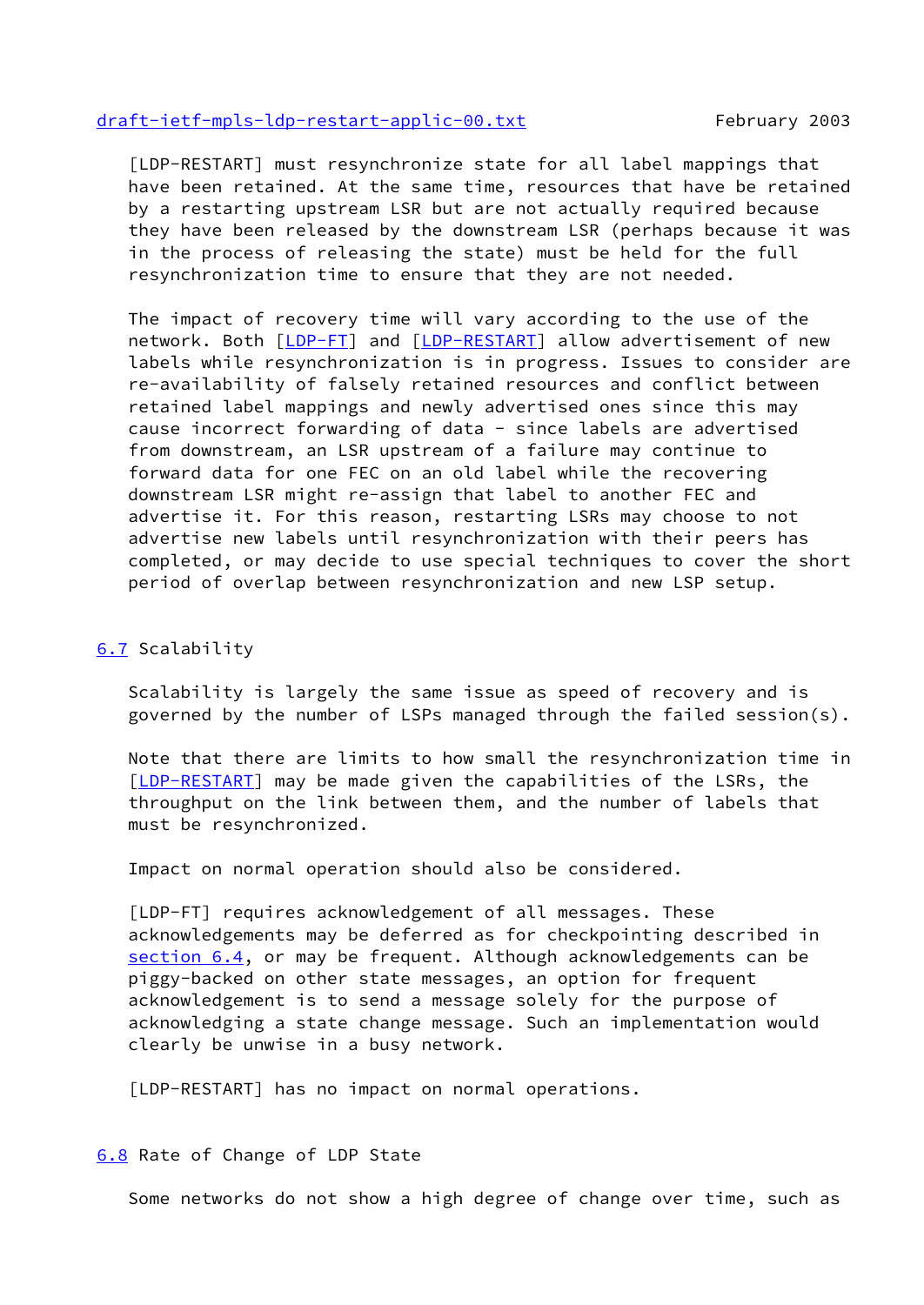those using targeted LDP sessions; others change the LDP forwarding state frequently, perhaps reacting to changes in routing information on LDP discovery sessions.

 Rate of change of LDP state exchanged over an LDP session depends on the application for which the LDP session is being used. LDP sessions used for exchanging <FEC, label> bindings for establishing hop by hop LSPs will typically exchange state reacting to IGP changes. Such exchanges could be frequent. On the other hand

Farrel Farrel **Facture** For the contract of the contract of the contract of the contract of the contract of the contract of the contract of the contract of the contract of the contract of the contract of the contract of th

## [draft-ietf-mpls-ldp-restart-applic-00.txt](https://datatracker.ietf.org/doc/pdf/draft-ietf-mpls-ldp-restart-applic-00.txt) February 2003

 LDP sessions established for exchanging MPLS Layer 2 VPN FECs will typically exhibit a smaller rate of state exchange.

 In [[LDP-FT](#page-6-0)] two options exist. The first uses a frequent (up to per message) acknowledgement system which is most likely to be applicable in a more dynamic system where it is desirable to preserve the maximum amount of state over a failure to reduce the level of resynchronization required and to speed the recovery time.

The second option in [\[LDP-FT](#page-6-0)] uses a less-frequent acknowledgement scheme known as checkpointing. This is particularly suitable to networks where changes are infrequent or bursty.

 [LDP-RESTART] resynchronizes all state on recovery regardless of the rate of change of the network before the failure. This consideration is thus not relevant to the choice of [[LDP-RESTART](#page-6-1)].

### <span id="page-11-0"></span>[6.9](#page-11-0) Label Distribution Modes

 Both [\[LDP-FT](#page-6-0)] and [[LDP-RESTART](#page-6-1)] are suitable for use with Downstream Unsolicited label distribution.

 [LDP-RESTART] describes Downstream-On-Demand as an area for future study and is therefore not applicable for a network in which this label distribution mode is used. It is possible that future examination of this issue will reveal that once a label has been distributed in either distribution mode, it can be redistributed by [[LDP-RESTART\]](#page-6-1) upon session recovery.

 [LDP-FT] is suitable for use in a network that uses Downstream-On- Demand label distribution.

In theory, and according to [\[RFC3036](https://datatracker.ietf.org/doc/pdf/rfc3036)], even in networks configured to utilize Downstream Unsolicited label distribution, there may be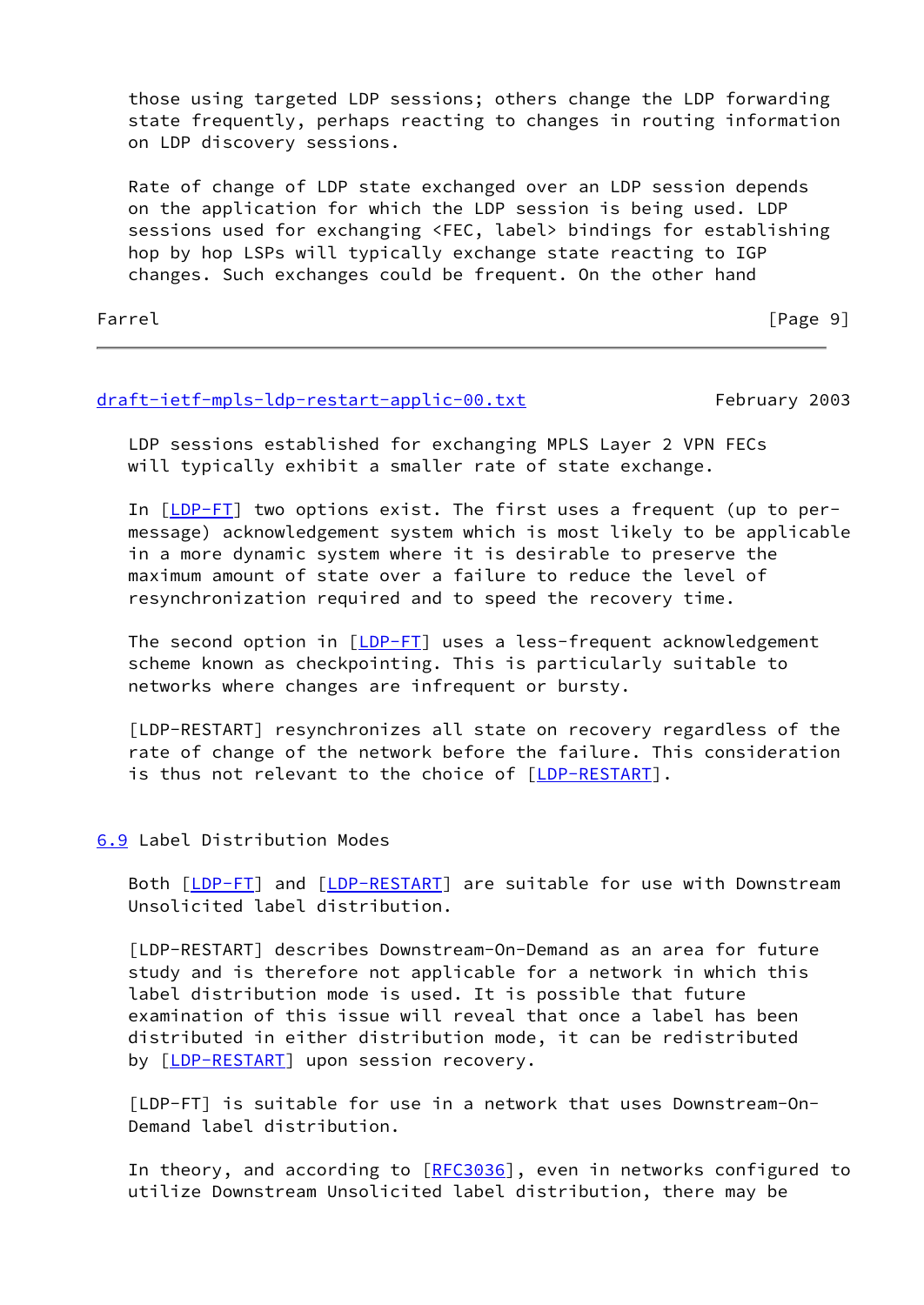occasions when the use of Downstream-On-Deman distribution is desirable. The use of the Label Request message is not prohibited in a Downstream Unsolicited label distribution LDP network.

 Opinion varies as to whether there is a practical requirement for the use of the Label Request message in a Downstream Unsolicited label distribution LDP netowrk. Current deployment experience suggests that there is no requirement.

### <span id="page-12-0"></span>[6.10](#page-12-0) Implementation Complexity

 Implementation complexity has consequences for the implementer and also for the deployer since complex software is more error prone and harder to manage.

 [LDP-FT] is a more complex solution than [\[LDP-RESTART](#page-6-1)]. In particular, [\[LDP-RESTART](#page-6-1)] does not require any modification to the normal signaling and processing of LDP state changing messages.

 [LDP-FT] implementations may be simplified by implementing only the checkpointing subest of the functionality.

Farrel [Page 10]

## [draft-ietf-mpls-ldp-restart-applic-00.txt](https://datatracker.ietf.org/doc/pdf/draft-ietf-mpls-ldp-restart-applic-00.txt) February 2003

<span id="page-12-1"></span>[6.11](#page-12-1) Implementation Robustness

 In addition to the implication for robustness associated with complexity of the solutions, consideration should be given to the effects of state preservation on robustness.

 If state has become incorrect for whatever reason then state preservation may retain incorrect state. In extreme cases it may be that the incorrect state is the cause of the failure in which case preserving that state would be bad.

 When state is preserved, the precise amount that is retained is an implementation issue. The basic requirement is that forwarding state is retained (to preserve the data path) and that that state can be accessed by the LDP software component.

 In both solutions, if the forwarding state is incorrect and is retained, it will continue to be incorrect. Both solutions have a mechanism to housekeep and free unwanted state after resynchronization is complete. [\[LDP-RESTART](#page-6-1)] may be better at eradicating incorrect forwarding state because it replays all messages exchanges that caused the state to be populated.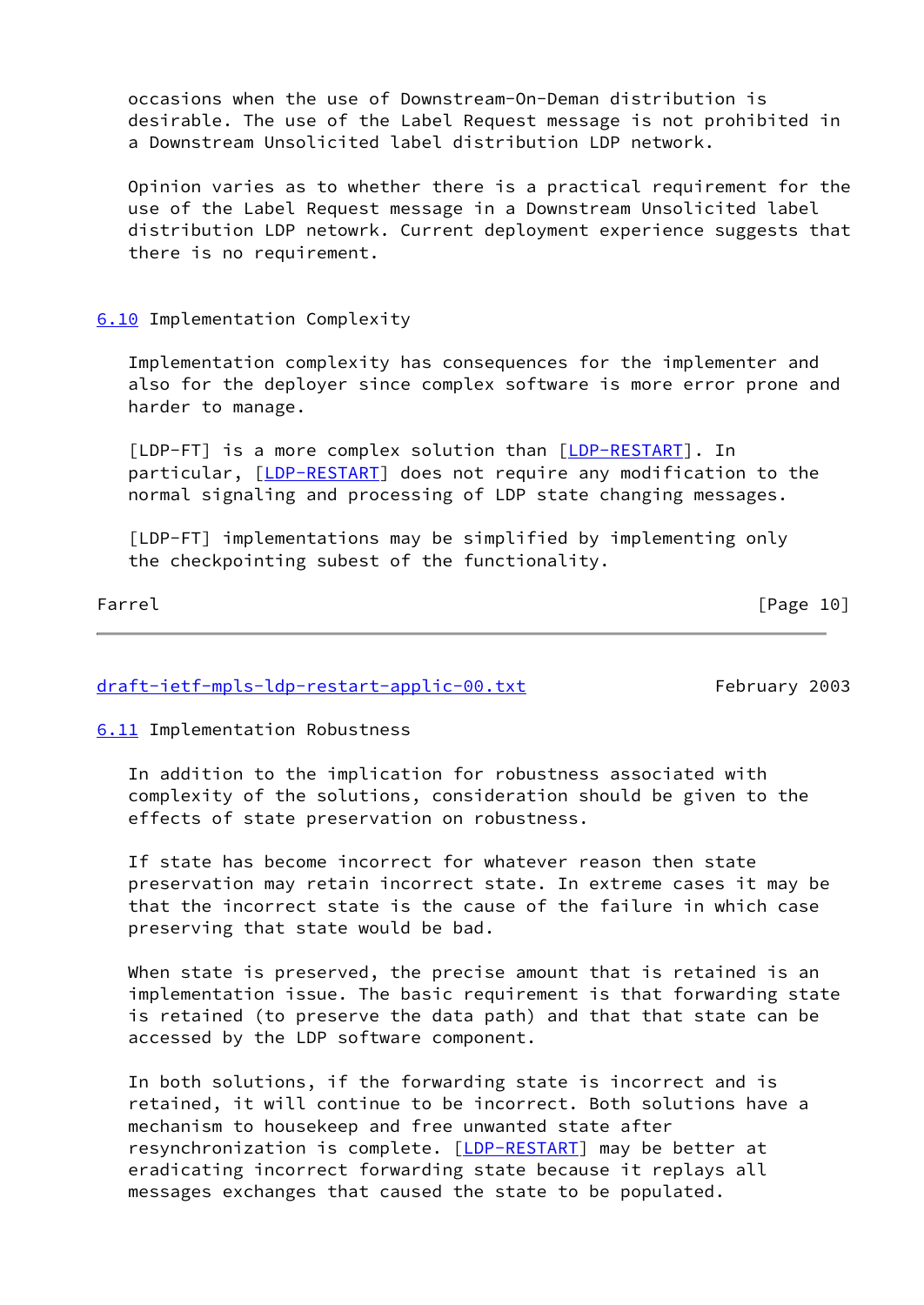In [[LDP-RESTART\]](#page-6-1) no more data than the forwarding state needs to have been saved by the recovering node. All LDP state may be relearned by message exchanges with peers. Whether those exchanges may cause the same incorrect state to arise on the recovering node is an obvious concern.

In [[LDP-FT](#page-6-0)] the forwarding state must be supplemented by a small amount of state specific to the protocol extensions. LDP state may be retained directly or reconstructed from the forwarding state. The same issues apply when reconstructing state but are mitigated by the fact that this is likely a different code path. Errors in the retained state specific to the protocol extensions will persist.

### <span id="page-13-0"></span>[6.12](#page-13-0) Interoperability and Backward Compatibility

 It is important that new additions to LDP interoperate with existing implementations at least in provision of the existing levels of function.

Both [\[LDP-FT](#page-6-0)] and [[LDP-RESTART](#page-6-1)] do this through rules for handling the absence of the FT optional negotiation object during session initialization.

Additionally, [[LDP-RESTART](#page-6-1)] is able to perform limited recovery (that is, redistribution of state) even when only one of the participating LSRs supports the procedures. This may offer considerable advantages in interoperation with legacy implementations.

Farrel [Page 11]

### [draft-ietf-mpls-ldp-restart-applic-00.txt](https://datatracker.ietf.org/doc/pdf/draft-ietf-mpls-ldp-restart-applic-00.txt) February 2003

<span id="page-13-1"></span>[6.13](#page-13-1) Interaction With Other Label Distribution Mechanisms

 Many LDP LSRs also run other label distribution mechanisms. These include management interfaces for configuration of static label mappings, other distinct instances of LDP, and other label distribution protocols. The last example includes traffic engineering label distribution protocol that are used to construct tunnels through which LDP LSPs are established.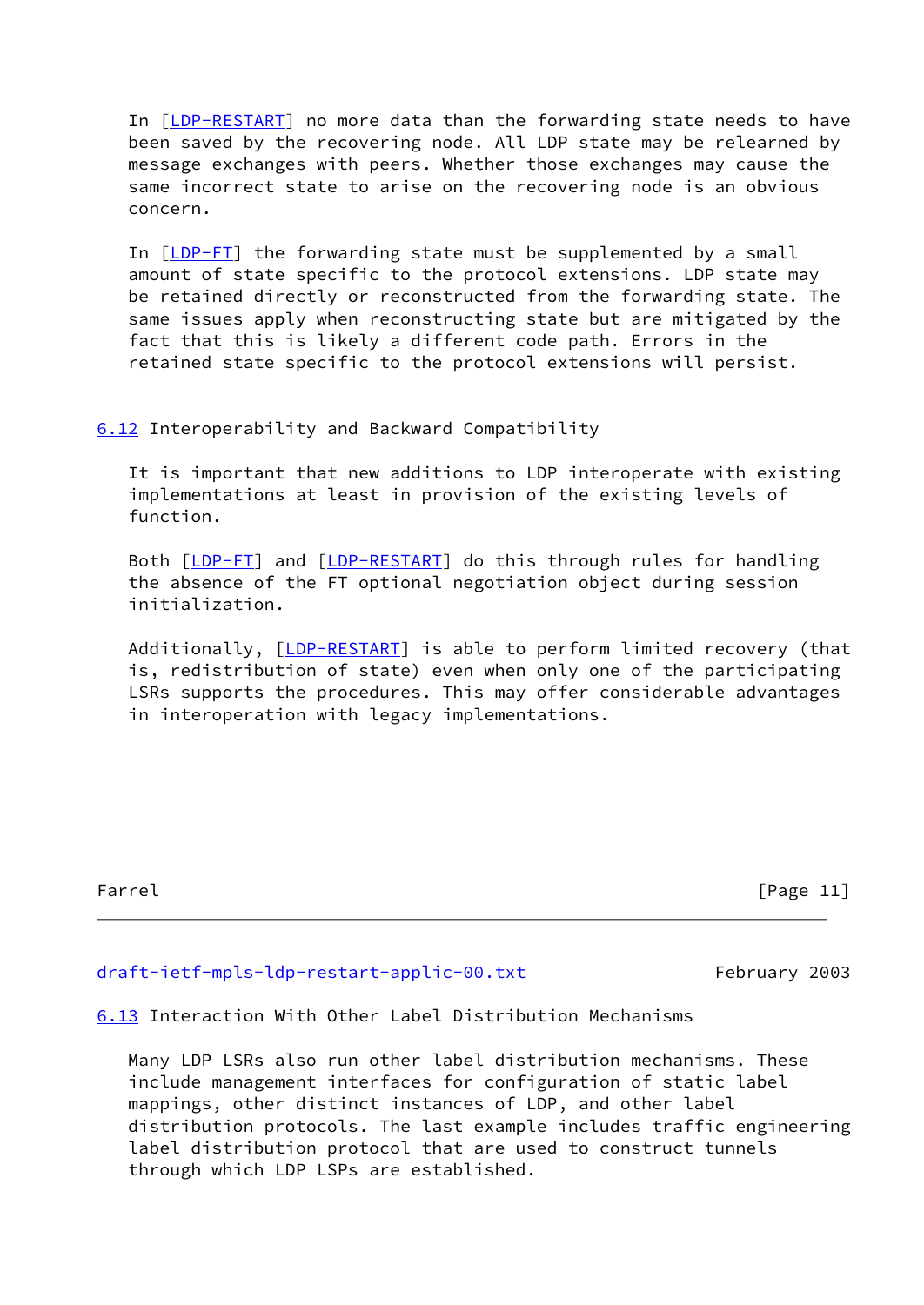As with re-use of individual labels by LDP within a restarting LDP system, care must be taken to prevent labels that need to be retained by a restarting LDP session or protocol component from being used by another label distribution mechanism since that might compromise data security amongst other things.

 It is a matter for implementations to avoid this issue through the use of techniques such as a common label management component or segmented label spaces.

## <span id="page-14-0"></span>[6.14](#page-14-0) Applicability to CR-LDP

 CR-LDP [\[RFC 3212](https://datatracker.ietf.org/doc/pdf/rfc3212)] utilizes Downstream-On-Demand label distribution. [\[LDP-RESTART](#page-6-1)] describes Downstream-On-Demand as an area for future study and is therefore not applicable for CR-LDP. [[LDP-FT](#page-6-0)] is suitable for use in a network entirely based on CR-LDP or in one that is mixed between LDP and CR-LDP.

<span id="page-14-1"></span>[7](#page-14-1). Security Considerations

 This document is informational and introduces no new security concerns.

 The security considerations pertaining to the original LDP protocol [\[RFC3036](https://datatracker.ietf.org/doc/pdf/rfc3036)] remain relevant.

 [LDP-RESTART] introduces the possibility of additional denial-of service attacks. All of these attacks may be countered by use of an authentication scheme between LDP peers, such as the MD5-based scheme outlined in [LDP].

 In MPLS, a data mis-delivery security issue can arise if an LSR continues to use labels after expiration of the session that first caused them to be used. Both [\[LDP-FT](#page-6-0)] and [[LDP-RESTART](#page-6-1)] are open to this issue.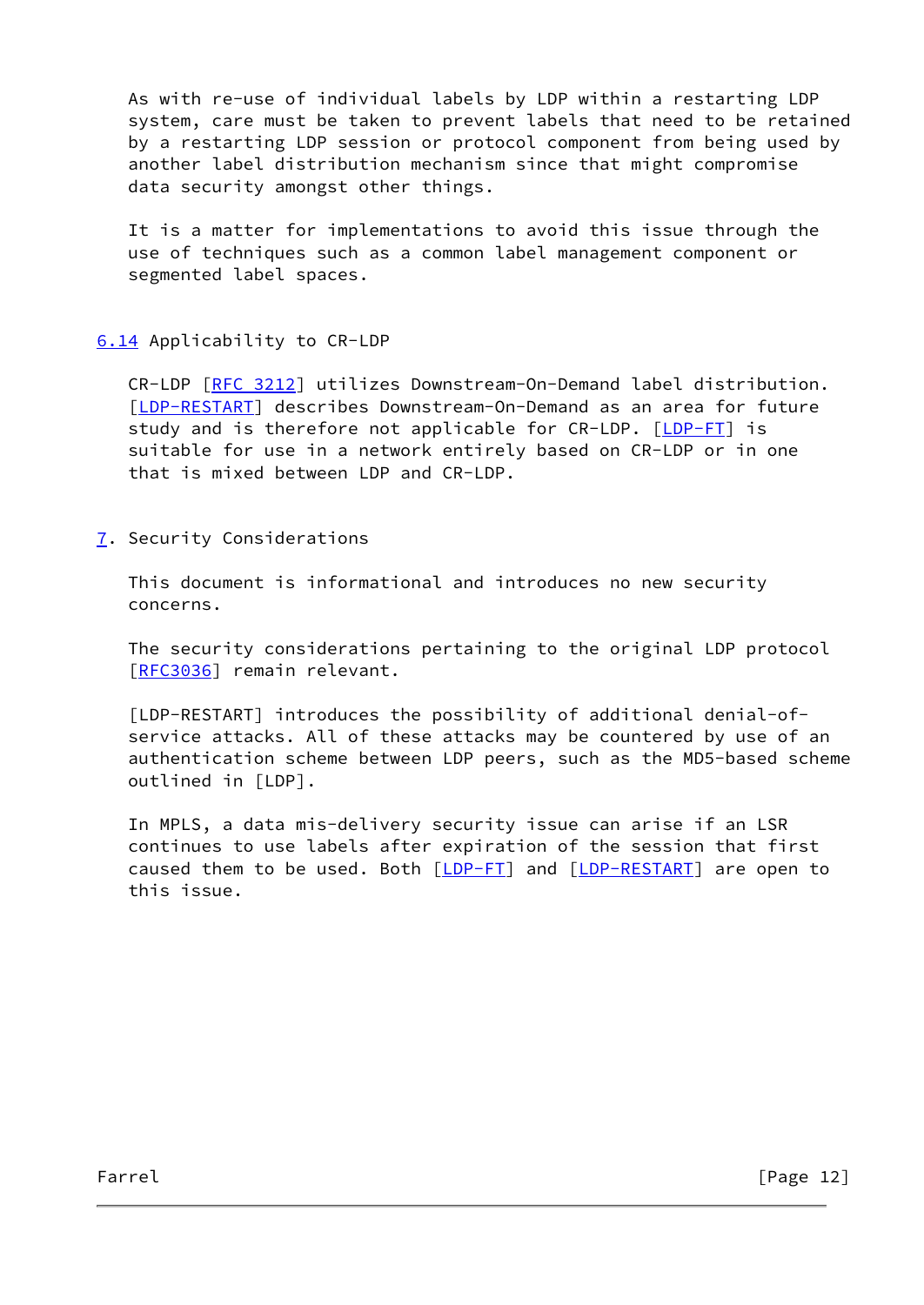[draft-farrel-mpls-ldp-restart-applicy-01.txt](https://datatracker.ietf.org/doc/pdf/draft-farrel-mpls-ldp-restart-applicy-01.txt) February 2003

<span id="page-15-0"></span>[8](#page-15-0). Intellectual Property Considerations

 The IETF takes no position regarding the validity or scope of any intellectual property or other rights that might be claimed to pertain to the implementation or use of the technology described in this document or the extent to which any license under such rights might or might not be available; neither does it represent that it has made any effort to identify any such rights. Information on the IETF's procedures with respect to rights in standards-track and standards-related documentation can be found in [BCP-11](https://datatracker.ietf.org/doc/pdf/bcp11). Copies of claims of rights made available for publication and any assurances of licenses to be made available, or the result of an attempt made to obtain a general license or permission for the use of such proprietary rights by implementors or users of this specification can be obtained from the IETF Secretariat.

 The IETF invites any interested party to bring to its attention any copyrights, patents or patent applications, or other proprietary rights which may cover technology that may be required to practice this standard. Please address the information to the IETF Executive Director.

Parts of [\[LDP-FT](#page-6-0)] are the subject of a patent application by Data Connection Ltd.

Parts of [\[LDP-RESTART](#page-6-1)] are the subject of patent applications by Juniper Networks and Redback Networks.

 In all cases, the parties have indicated that if technology is adopted as a standard they agree to license, on reasonable and non discriminatory terms, any patent rights they obtain covering such technology to the extent necessary to comply with the standard.

### <span id="page-15-1"></span>[9](#page-15-1). References

#### <span id="page-15-2"></span>[9.1](#page-15-2) Normative References

| [RFC2026]                        | Bradner, S., "The Internet Standards Process --<br>Revision 3", BCP 9, RFC 2026, October 1996.            |
|----------------------------------|-----------------------------------------------------------------------------------------------------------|
| $\lceil \mathsf{RFC2119} \rceil$ | Bradner, S., "Key words for use in RFCs to Indicate<br>Requirement Levels", BCP 14, RFC 2119, March 1997. |
| [REC3036]                        | Andersson, L., et. al., LDP Specification, RFC 3036,<br>January 2001.                                     |
| $[LDP-FT]$                       | Farrel, A., et al., Fault Tolerance for the Label                                                         |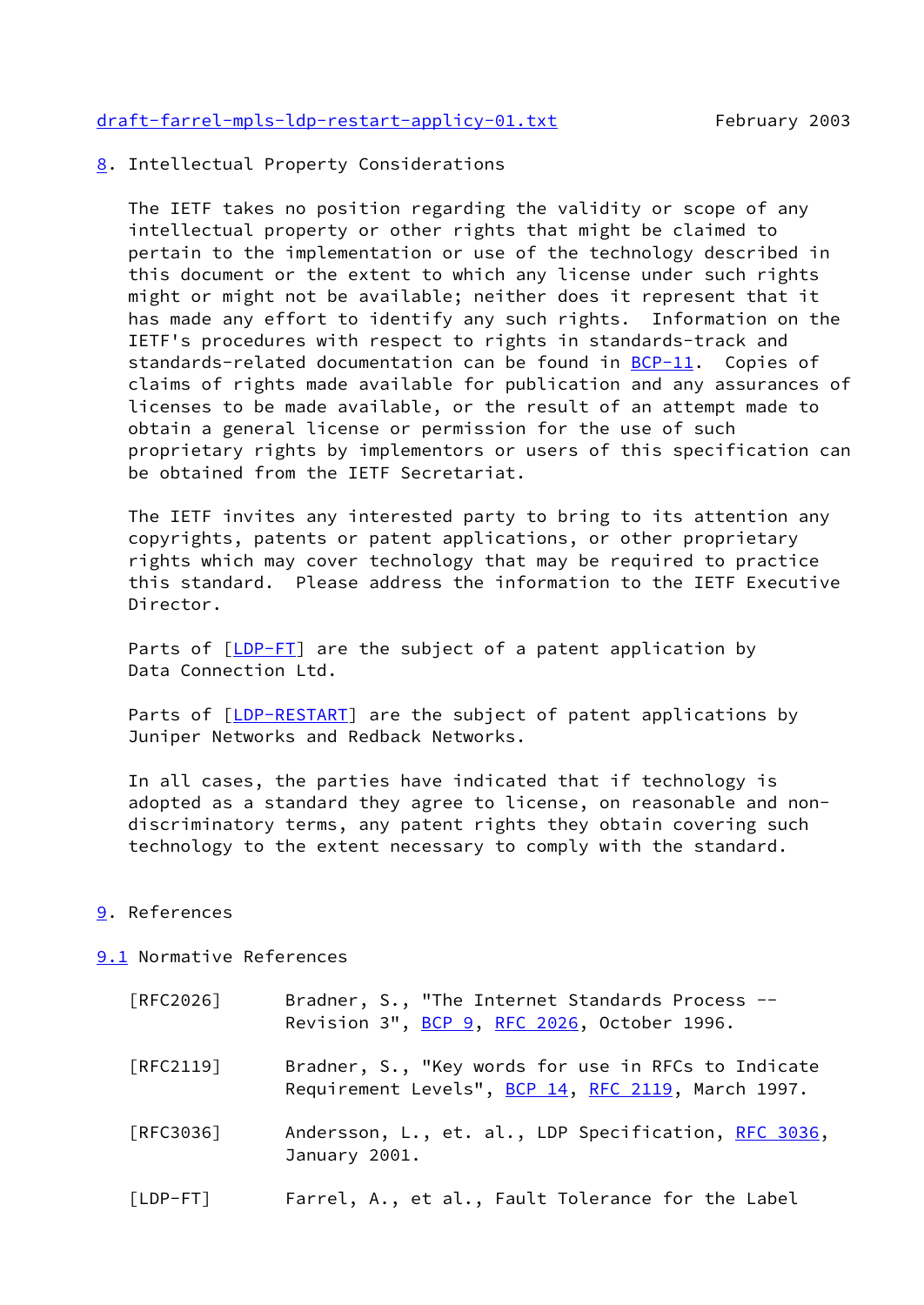Distribution Protocol (LDP), [draft-ietf-mpls-ldp](https://datatracker.ietf.org/doc/pdf/draft-ietf-mpls-ldp-ft-06.txt) [ft-06.txt,](https://datatracker.ietf.org/doc/pdf/draft-ietf-mpls-ldp-ft-06.txt) September 2002, work in progress.

 [LDP-RESTART] Leelanivas, M., et al., Graceful Restart Mechanism for LDP, [draft-ietf-ldp-restart-05.txt,](https://datatracker.ietf.org/doc/pdf/draft-ietf-ldp-restart-05.txt) September 2002, work in progress.

Farrel [Page 13]

#### [draft-farrel-mpls-ldp-restart-applicy-01.txt](https://datatracker.ietf.org/doc/pdf/draft-farrel-mpls-ldp-restart-applicy-01.txt) February 2003

<span id="page-16-1"></span>[9.2](#page-16-1) Informational References

<span id="page-16-0"></span>

| [MPLS-RECOV] | Sharma, Hellstrand, et al., Framework for MPLS-based |
|--------------|------------------------------------------------------|
|              | Recovery, draft-ietf-mpls-recovery-frmwrk-07.txt,    |
|              | September 2002, work in progress.                    |
|              |                                                      |

# [RFC3212] Jamoussi, B., et. al., Constraint-Based LSP Setup using LDP, [RFC 3212](https://datatracker.ietf.org/doc/pdf/rfc3212), January 2002.

### <span id="page-16-2"></span>[10.](#page-16-2) Acknowledgements

 The author would like to thank the authors of [[LDP-FT](#page-6-0)] and [\[LDP-RESTART](#page-6-1)] for their work on fault tolerance of LDP. Many thanks to Yakov Rekhter, Rahul Aggarwal, Manoj Leelanivas and Andrew Malis for their considered input to this applicability statement.

<span id="page-16-3"></span>[11.](#page-16-3) Author Information

 Adrian Farrel Movaz Networks, Inc. 7926 Jones Branch Drive, Suite 615 McLean, VA 22102 Phone: +1 703-847-1867 Email: afarrel@movaz.com

## <span id="page-16-4"></span>[12.](#page-16-4) Full Copyright Statement

Copyright (C) The Internet Society (2003). All Rights Reserved.

 This document and translations of it may be copied and furnished to others, and derivative works that comment on or otherwise explain it